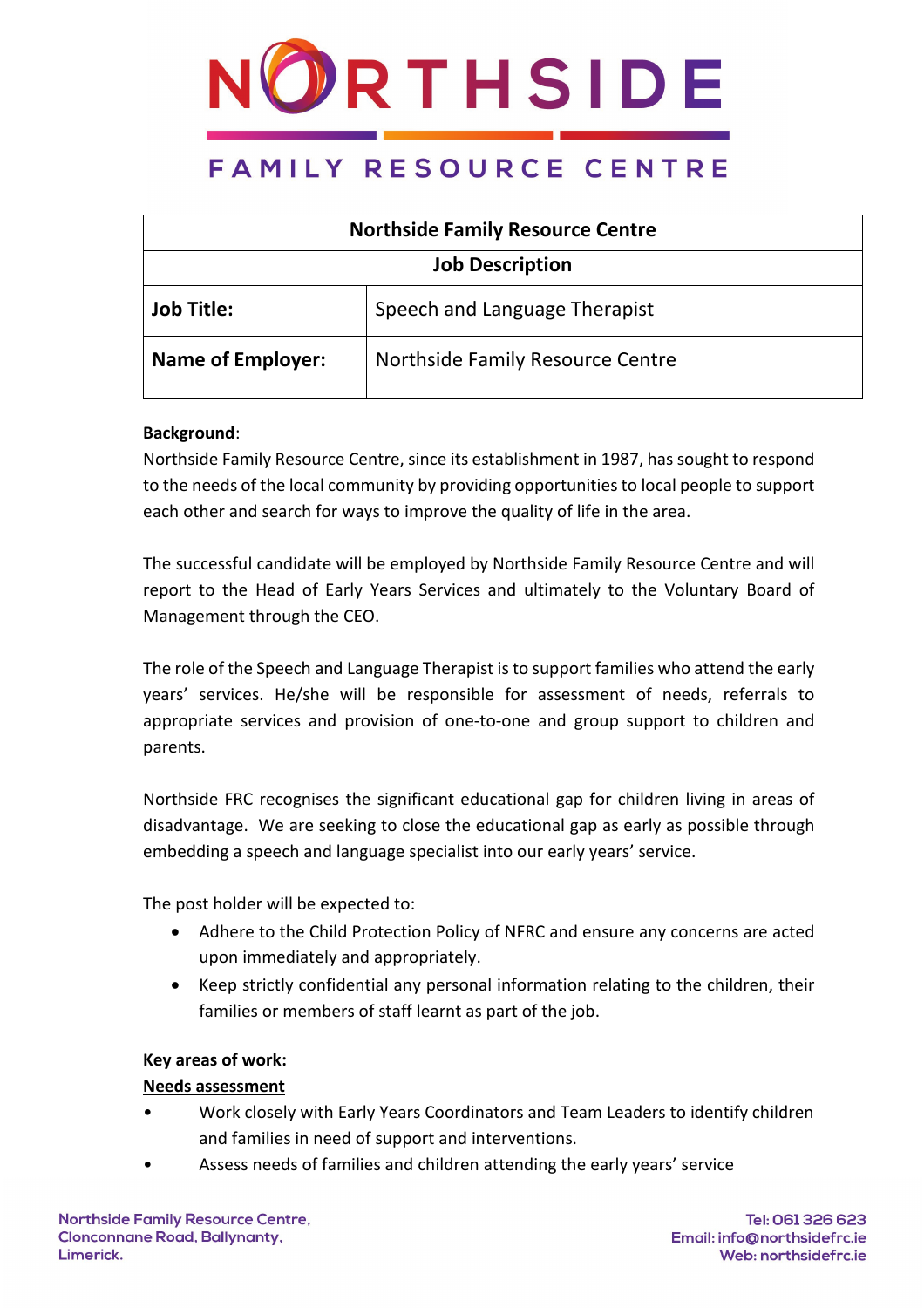

• Monitor and manage referrals from staff and parents

### **Intervention**

- Prioritise need and devise intervention plans.
- Facilitate individual and group interventions in a skilled manner.
- Identify opportunities for service development to meet the needs of children and families.
- Facilitate a family centred approach.
- Provide ongoing individual support to parents and children, linking them with other services as required.
- Design and deliver CPD for staff.
- Devise and run information sessions for parents.
- Make referrals to other services where appropriate.
- Keep detailed records of all interventions with children and parents.

### **General**

- Develop and deliver a research project on this pilot initiative in cooperation with the Management Team.
- Promote the pilot locally, regionally and nationally.
- Seek long-term funding opportunities to secure a sustainable model.
- Access appropriate professional support and supervision.
- Additional tasks that may be deemed necessary by the Management Team.
- Work across different sites when required.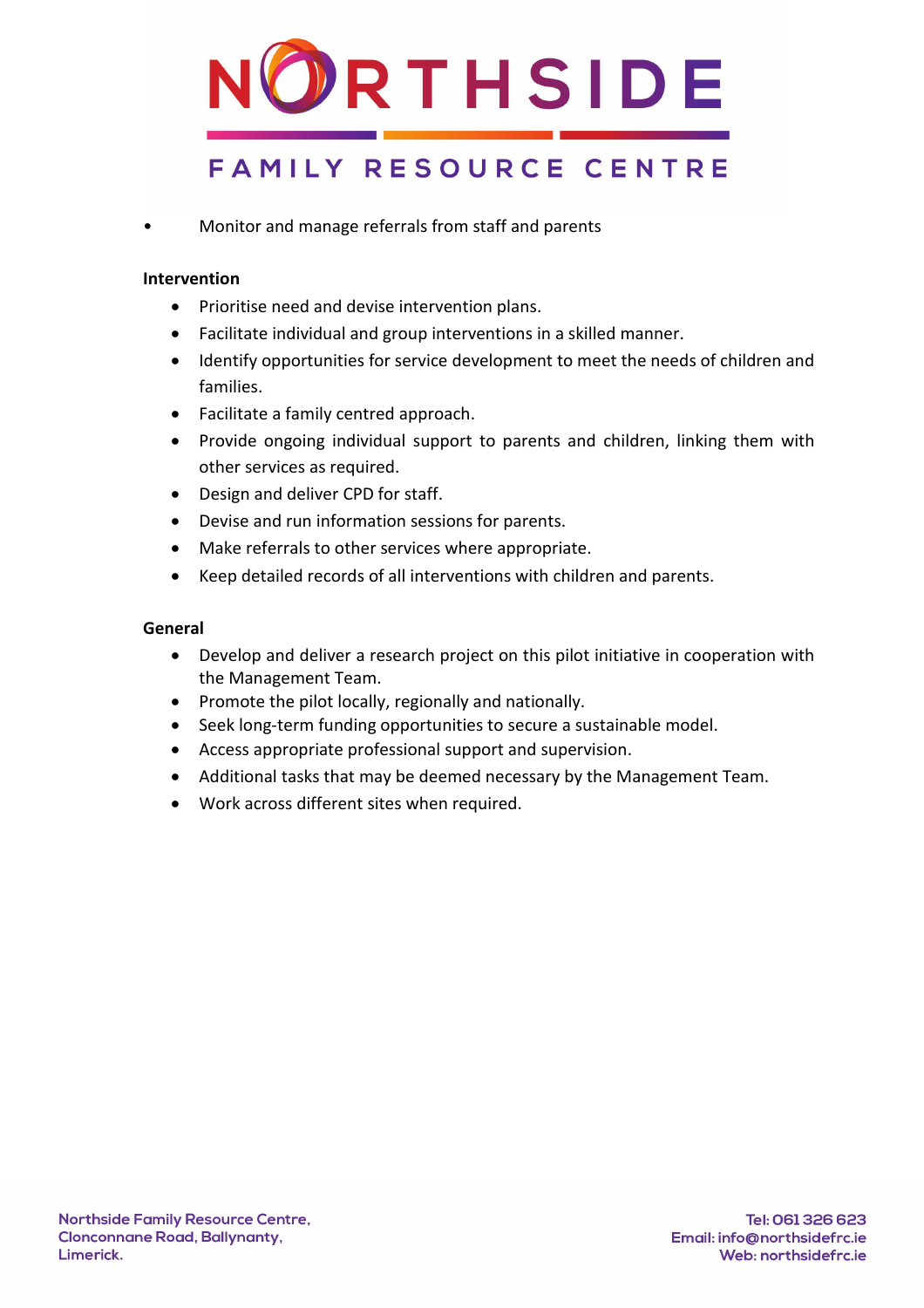

| <b>Northside Family Resource Centre</b>                                                                                                                                                                                                                                                                                                                                                                   |  |                                                                                                                                                                                                                                                                                                                                                  |  |  |
|-----------------------------------------------------------------------------------------------------------------------------------------------------------------------------------------------------------------------------------------------------------------------------------------------------------------------------------------------------------------------------------------------------------|--|--------------------------------------------------------------------------------------------------------------------------------------------------------------------------------------------------------------------------------------------------------------------------------------------------------------------------------------------------|--|--|
| <b>Personal Specification</b>                                                                                                                                                                                                                                                                                                                                                                             |  |                                                                                                                                                                                                                                                                                                                                                  |  |  |
| Job Title:                                                                                                                                                                                                                                                                                                                                                                                                |  | Speech and Language Therapist                                                                                                                                                                                                                                                                                                                    |  |  |
| Name of Employer:                                                                                                                                                                                                                                                                                                                                                                                         |  | Northside Family Resource Centre                                                                                                                                                                                                                                                                                                                 |  |  |
| <b>Essential</b>                                                                                                                                                                                                                                                                                                                                                                                          |  | <b>Desirable</b>                                                                                                                                                                                                                                                                                                                                 |  |  |
| registered, or be eligible<br>for<br>Be<br>registration, as a Speech and Language<br>Therapist by the Speech and Language<br>Therapists Registration Board at CORU<br>Minimum of 2 years post qualifying<br>experience<br>Membership of appropriate professional<br>body<br>Knowledge and experience of working<br>with vulnerable families.<br>Excellent report writing skills.<br>Good computer skills. |  | Experience of working with a Voluntary<br>$\bullet$<br>Board of Directors.<br>Experience of working with multiple<br>$\bullet$<br>cultures and a variety of target groups.<br>Experience of managing own caseload.<br>٠<br>Post-graduate Qualification in a related<br>$\bullet$<br>field<br>Research and report writing experience<br>$\bullet$ |  |  |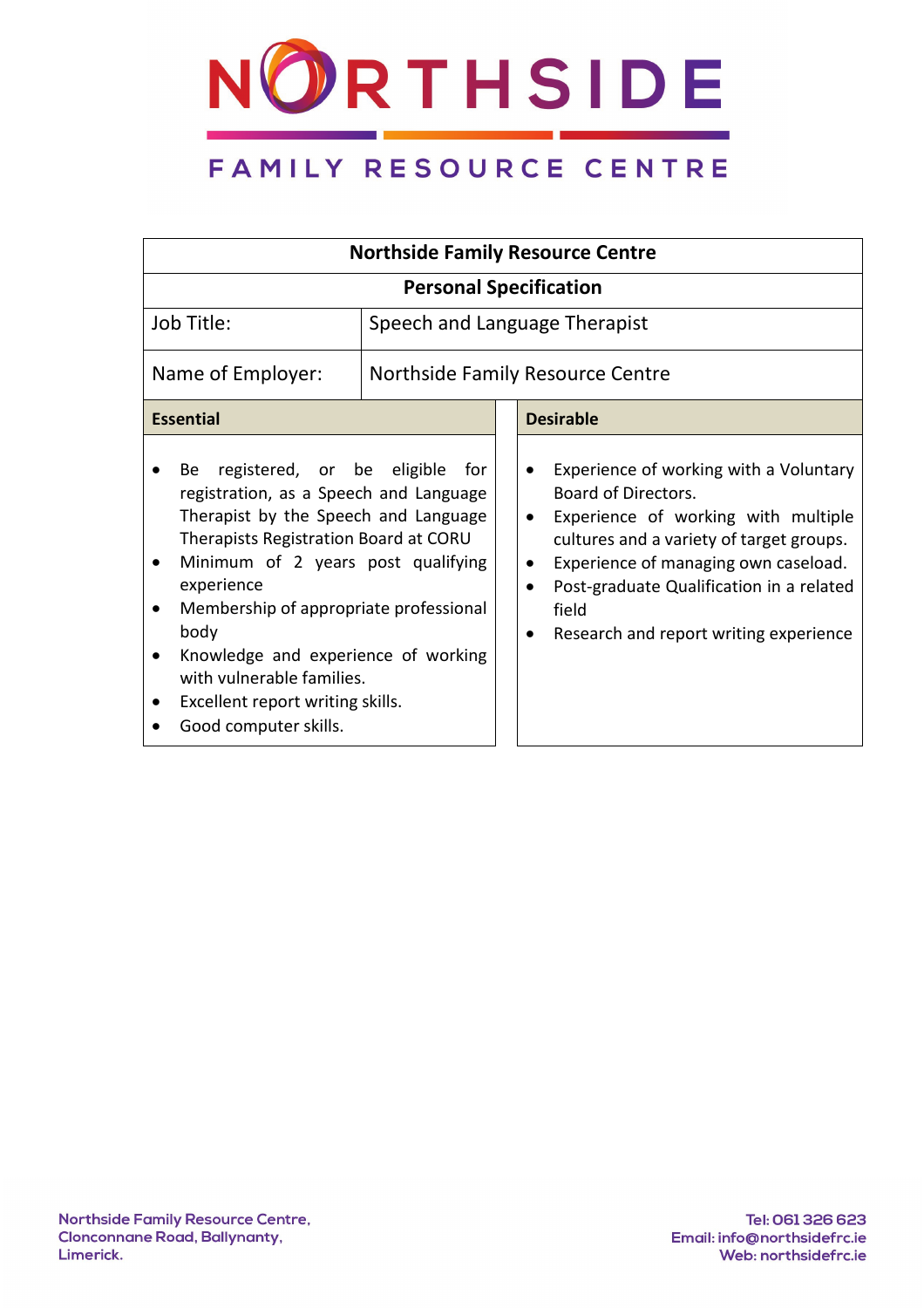

| <b>Northside Family Resource Centre</b> |                                  |  |
|-----------------------------------------|----------------------------------|--|
| <b>Terms of Employment</b>              |                                  |  |
| <b>Job Title:</b>                       | Speech and Language Therapist    |  |
| <b>Name of Employer:</b>                | Northside Family Resource Centre |  |

### **Accountability**

The Practitioner will report and be responsible to the Head of Early Years Services and ultimately the Voluntary Board of Management through the CEO.

### **Hours of Work**

- The post will be full-time i.e., 39 hours per week, Monday to Friday between 8 a.m. and 6 p.m.
- Part-time/3/4 time and fulltime working arrangements will be considered.
- The Early Intervention Practitioner will be expected to be flexible about evening and weekend work for which overtime will not be paid but time-off-in-lieu will be granted.
- The contract will be initially for one year subject to continued funding through the various Childcare Schemes.
- There is an expectation the Practitioner will work across sites as required all of which are located on the Northside of Limerick City.
- A ten-month probation period will apply.

### **Salary**

The salary scale is  $\text{\textsterling}35,700 - \text{\textsterling}42,154$  per annum pro rata. This will be offered at a level that is commensurate with qualifications and experience.

### **Pension**

A pension scheme, to which management contributes, is in operation post probationary period and granting of permanency.